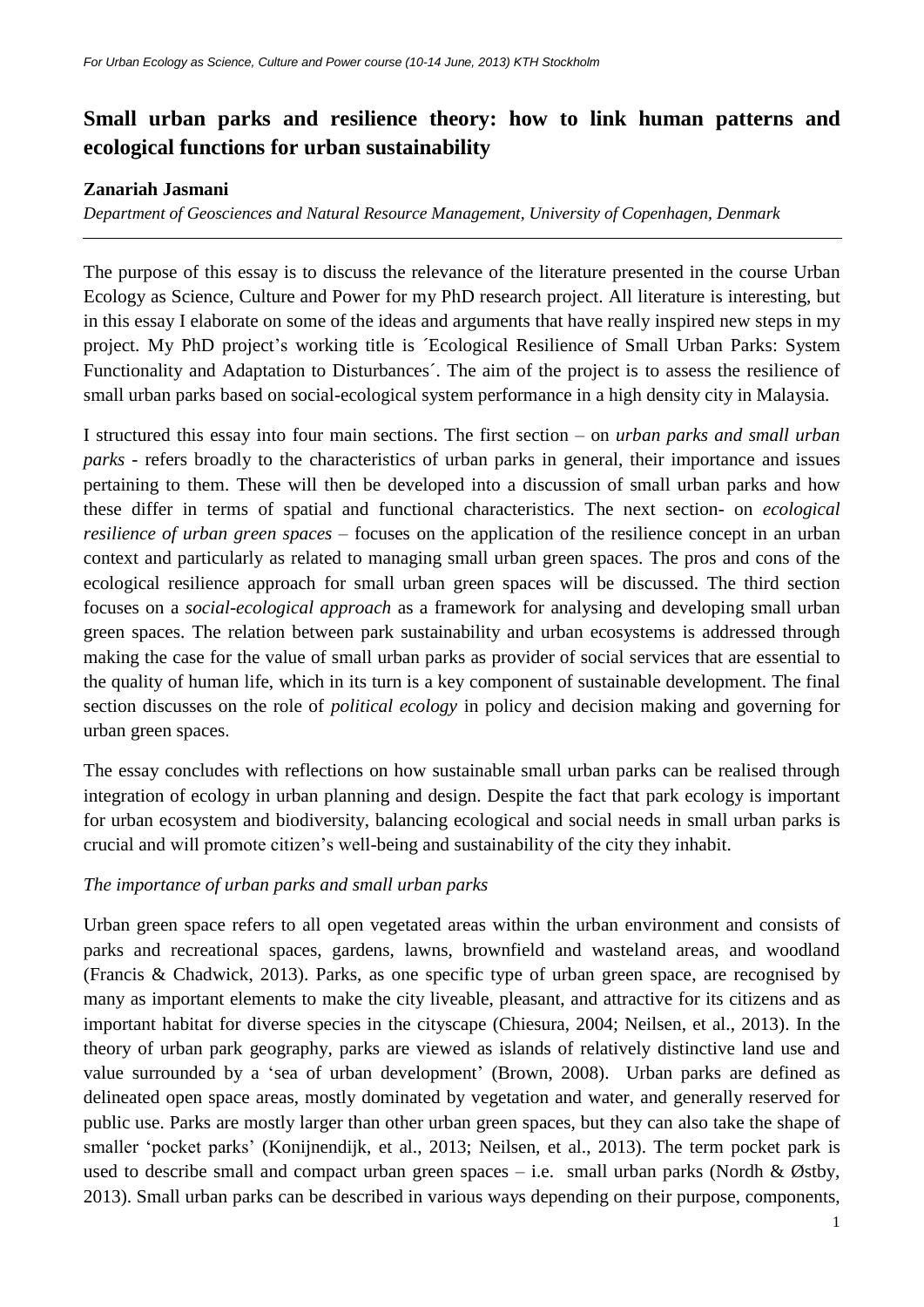location and function (Nordh et al., 2009, 2011; Peschardt et al., 2012). In general, small urban parks can be considered a subset of urban parks. Thus, the function and components of these parks can be similar but may differ in terms of e.g. number of trees and shrubs, facilities provided, activities possible, etc. It seems logical to assume that small urban parks are different in use and appearance and have a different potential to provide ecosystem services as compared to larger parks. Small urban parks vary in size and shape ranging from 0.04 hectare to 2.4 hectares, according to various studies focusing on small urban parks (Forsyth & Musacchio, 2005; Nordh, et al., 2009; Ramirez & Zuria, 2011; Peschardt, et al., 2012). However, due to their small sizes, intensive use and pressures from surroundings are challenges towards sustaining the ecological quality and functionality of small urban parks. Although large urban parks can offer more in terms of ecosystem services, this does not mean that a large park is necessarily preferred to a small urban park.According to research, the primary functions of small urban parks can be categorised into three main aspects: (1) *Social*, (2) *Ecological* (3) *Human health and well-being*. As for *social* benefits, Peschardt, et al. (2012) found that small urban parks are primarily used for 'socialising' and 'rest and restitution'. Small urban parks also offer a positive sense of intimacy where people can communicate and interact with others in pleasant environment (Forsyth & Musacchio, 2005). Ample numbers of small urban parks provide opportunities for people to experience nature nearby their living areas. Parks situated in office and commercial areas provide a place for workers to relax, refresh and restore.

Konijnendijk et al. (2013) reported that, although research is still limited, there are some indicators that parks in general promote social inclusion and cohesion. As for *ecological* benefits, small urban parks can be seen as green stepping stones for species dispersal or recolonisation in the urban fabric. They thus function as a compliment to larger parks. Small urban parks to some extent fill the need for peoples every day contact with nature (Nordh & Østby, 2013). The can also can also help protect scattered rare species or small habitats, provide heterogeneity in the matrix, and habitat for an occasional small-patch-restricted species (Forman, 1995). Habitat-enlargement can be achieved through the allocation of different types or urban green patches in close proximity to each other (Colding, 2007). The ecological quality of urban parks is important for both humans and biodiversity because it fosters biodiversity and in turn enables people to have a stimulating contact with nature. A study in Flanders, Belgium illustrated how parks are importance to biodiversity (Werner, 2011). The investigated urban parks of Flanders encompass only about 0.03% of the area but accommodate about 29% of all wild plants and 48% of all breeding birds in the region.

Small urban parks maintain some level of species diversity and are important in keeping the metapopulation relatively stable and preventing localised extinction. A study by Ramirez & Zuria (2011) on the value of small urban greenspaces for birds in a Mexican city revealed that small green spaces in cities contribute to increase the total bird diversity in the city. Sometimes these areas include bird species that are not present in the remnant patches of native vegetation. Many studies have described the effects of urbanisation in terms of increasing or decreasing species richness, depending on several variables (McKinney, 2008; Pickett, et al., 2008; Reis, et al., 2012; Francis & Chadwick, 2013). Findings from the Baltimore Ecosystem Study (BES) in the US show that habitats in cities are more biotically diverse than commonly thought. Useful habitat consists not only of large green spaces but also of small pocket parks (Pickett, et al., 2008).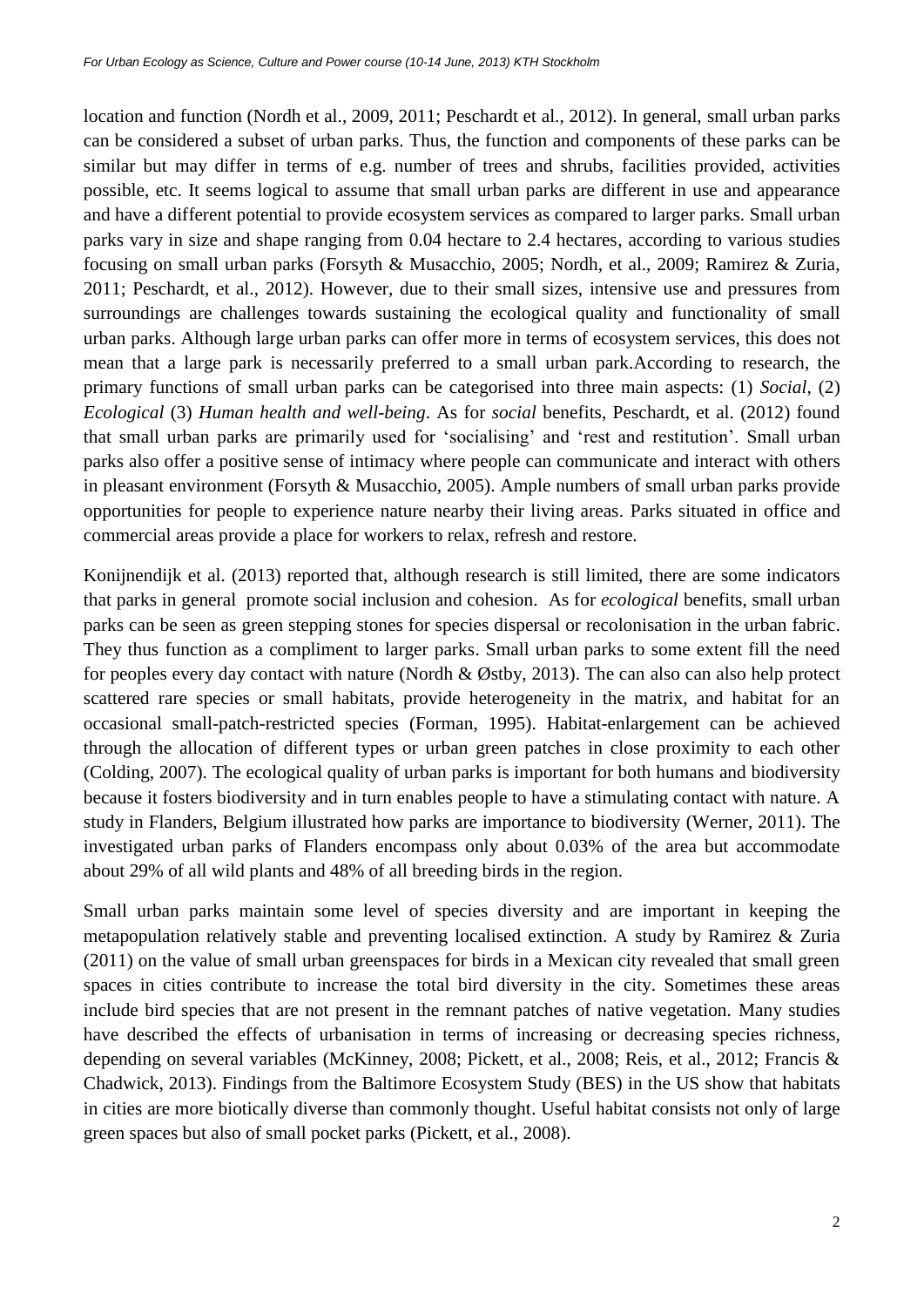However, small urban parks are often too small to sustain a varied flora and fauna. Having said this, through the migration of organisms from larger core areas outside the city, the diversity in urban ecosystems can still be maintained (Bolund & Hunhammar, 1999). In the context of climate change, even small green spaces can have important effects on the urban climate and also be particularly helpful in improving air quality through the trapping of pollutants (Douglas, et al., 2011). According to Forsyth and Musacchio (2005), there are three main urban-air quality and climate problems that small urban parks can help solve: the urban heat island effect, local air pollution and potentially also global warming.

As touched upon above, it is clear that small urban parks contribute significantly to *human health and well-being.* There is sufficient evidence that urban parks promote public health indirectly, particularly through increased physical activity and obesity can probably be reduced by access to parks (Konijnendijk, et al., 2013). Nordh et al. (2009) also demonstrated that small urban parks have the ability to stimulate mental restoration. Time spent in nature appears to reduce stress and anxiety, and promote improved concentration. Small urban parks can serve as a place for contemplation, a retreat from the hustle and bustle of urban life.

In essence, small urban parks provide different (combinations or levels of) benefits than larger parks. As highlighted by Forman (1995), the optimum landscape state requires large patches (large parks), supplemented with small patches (small parks) scattered throughout the matrix and a landscape with only large patches of natural vegetation misses few values. Thus, even small urban parks are very important, but they are often overlooked. For example, the ecology of small parks has been less studied. There is a challenge in balancing between social and ecological benefits of small urban parks, as the ecological and social functions of the parks are closely interlinked. Increasing urbanisation and human population growth lead to increase in green space fragmentation, which reduces ecological quality because of reduced areal coverage and increased patch isolation. Human activities and the pressures of urban environments will alter the urban landscape (Zipperer & Guntenspergen, 2009), species population levels and persistence (McKinney, 2008), resulting in changes in plants and animal assemblages found. At the same time, humans also require small urban parks that are near, comfortable and pleasant to use

# *Resilience of urban green spaces*

The Canadian ecologist C.S Holling introduced the resilience concept in ecology in 1973. Ecological resilience is defined as the amount of disturbance that a system can absorb before it changes state (Holling, 1996; Gunderson, 2000; Gunderson et al., 2002). Increasingly, researchers in urban planning and design have applied the resilience concept for better protecting urban green spaces, urban biodiversity and providing ecosystem services (Hunter, 2011; Niemela, et al., 2011; Francis & Chadwick, 2013). Resilience in ecological systems is the key to sustainable development and it should be part of the agenda for urban spatial planning and design (Colding, 2007). Resilience has been increasingly conceived as a perspective, as a way of thinking to analyse linked social-ecological systems (Brand & Jax, 2007), although ecological agendas have tended to dominate over social aspects. The concept of resilience offers a promising framework for analysing adaptive change towards sustainability because it provides a way for analysing how to maintain stability in the face of change. In order to take control of the vital links between human actions and environmental quality, people need to understand how cities work as ecological systems. Therefore, in determining the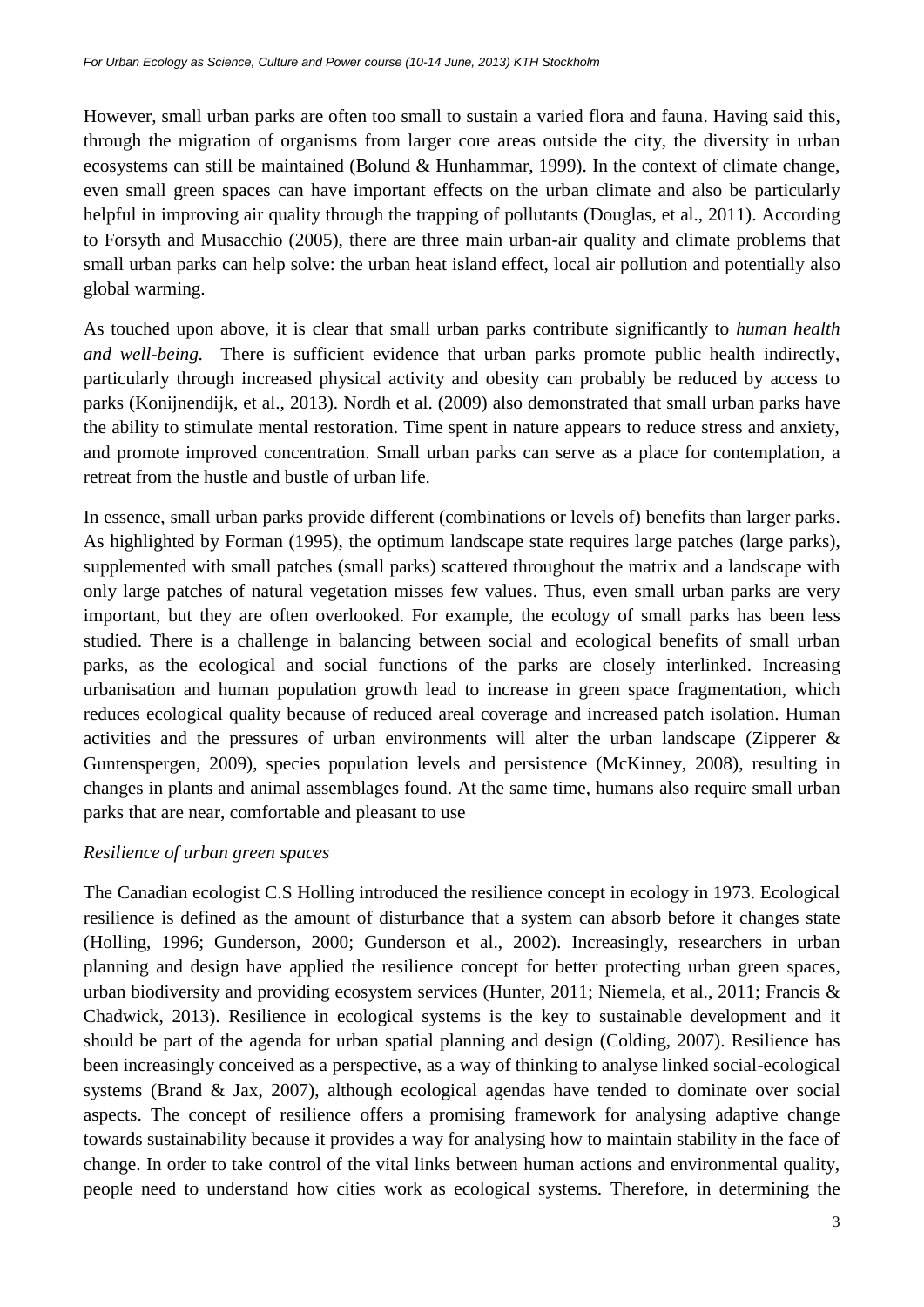biodiversity and ecological quality of urban green spaces, it is important to identify the site-specific factors. Access to green spaces is under threat within urban areas due to demand for space to construct housing, office building, roadways, and other structures. Remnants of natural and seminatural landscape, parks, green spaces and other vegetation areas constitute the green skeleton and green infrastructure that contributes to the biological diversity of a city. The conservation and development of this infrastructure is an important challenge for urban planning (Werner, 2011).

According to Nordh & Østby (2013), small urban parks should be designed with natural components, shielded from disturbing surrounding and furnished with some seating to promote opportunities for restorative experiences and to function as social meeting places. In relation to the issue of disturbance, one can ask what disturbances occur in small urban parks. The term disturbances is often associated with resilience and has been applied in various ecological contexts. Disturbance is defined as a cause (which may be a system input) that results in a perturbation, which is an effect (or, change in system state) (Rykiel JR, 1985). Disturbances in urban ecosystems usually involve the destruction of biomass, such as the physical removal of an area of vegetation or soil, whether via natural or anthropogenic processes (Francis & Chadwick, 2013). In small urban parks, anthropogenic disturbances can be important drivers affecting the state of ecosystems. Anthropogenic factors (e.g. noise pollution, construction activity, traffic condition, wear and tear due to intensive recreational use, littering and misuse of resources) may represent the most intense and extensive form of disturbance. Examples of disturbances in urban park as described by Nordh & Østby (2013) are poor management, a lot of people and a noisy atmosphere. Anthropogenic factors can alter the behaviour, physiologies and morphologies of city-dwelling organisms (Grimm, et al., 2008). If human exploitation increases substantially, the ecological functionality of small urban park may reach an unstable state.

McKinney (2008) states that many studies on species richness in urban areas, and especially those focusing on smaller spatial scales, tend to note that species are eliminated via extreme human disturbances in the local vicinity. The effects of disturbances are different for different species. McKinney highlightes a reviewed by Gaston et al. (1998) that found that in Britain, smaller areas are required to sustain viable population of plants relative to vertebrates because plants tend to have much smaller geographic ranges than mammals and birds. However, isolated small urban green spaces are typically visited by individuals of many of the same wideranging bird and mammal species. Animal species surviving in the urban environment are often opportunistic habitat and food generalists that can tolerate disturbance from and sometimes benefit from support by the public (Douglas, et al., 2011). Mahan & O'Connell (2005) found that species richness and diversity were lowest in parks containing manicured habitats and surrounded by human modified landscape. However, parks managed for passive recreation supported mammalian assemblages that weas similar in richness and diversity to the riparian forest site. Meanwhile, Hogsden and Hutchinson (2004) found that butterfly species peaked at moderately disturbed sites compared with the least disturbed sites provided if the necessary resources are available. Their study also exhibits that the percentage of disturbance-adaptable species is lower than the disturbance-avoider species which indicated that environmental change are greatly affected by human disturbance in urban areas. Both studies supported the Intermediate Disturbance Hypothesis (IDH) that moderate levels of human disturbance promote the coexistence of many types of species diversity (Svensson et al., 2012; Francis & Chadwick, 2013).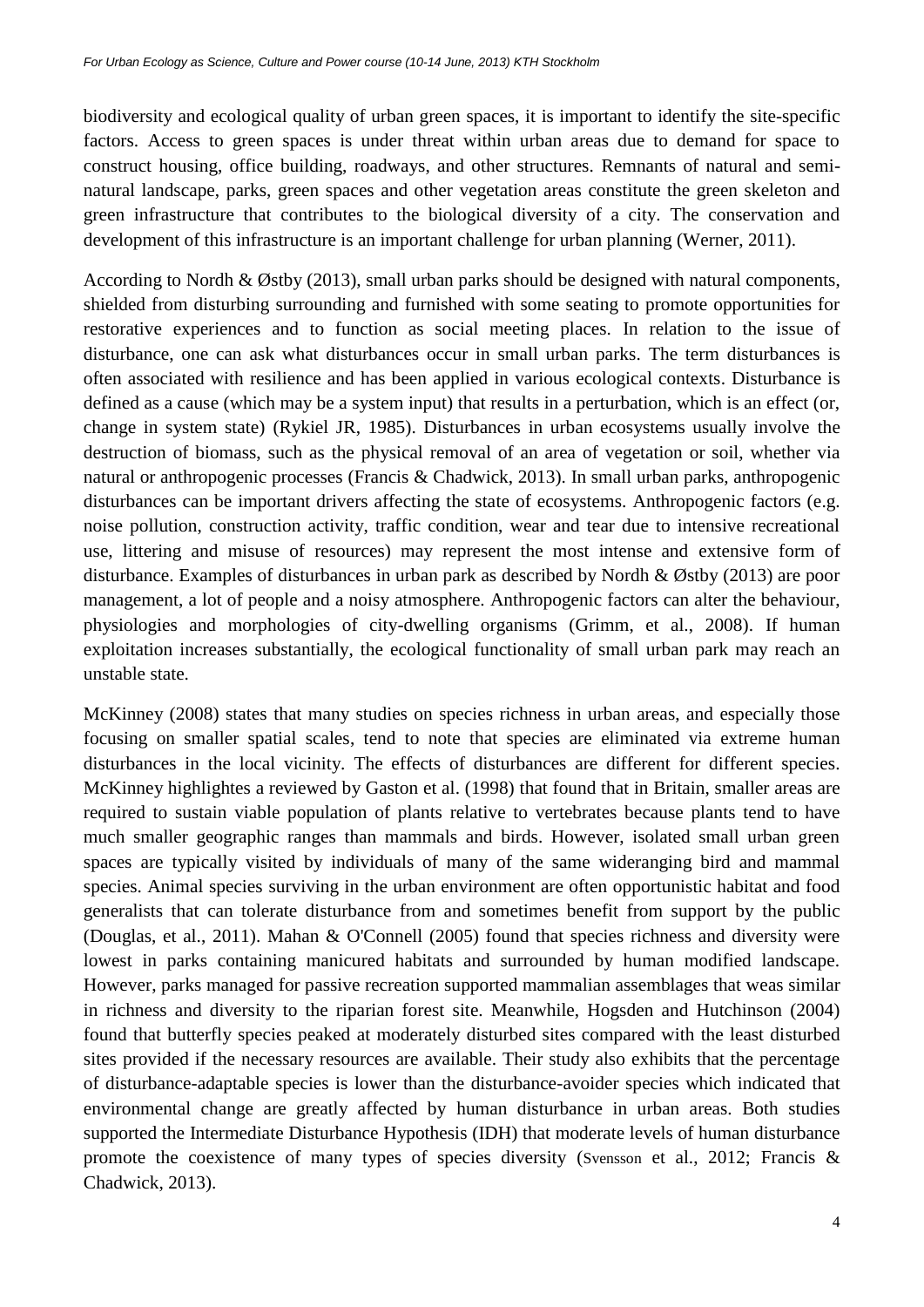Urban landscapes are particularly heterogeneous, as their complex and fragmented structure means that many different ecosystem or habitat types may be found in close proximity. In natural ecosystems, heterogeity is often driven by disturbance and this can relates spatially to the disturbance heterogeneity model, which explains increased diversity due to dense mosaic of adjacent habitats that allows for rapid turnover of species and many species living within spatially limited area (Francis & Chadwick, 2013). The proximity of natural lands to human development facilitates access and opportunities for humans to disturb natural habitats (Sauvajot, et al., 1998). Brown (2008) presented a theory that describes the relationships between park size and distance from human habitation to park value diversity. According to Brown, urban parks and open spaces represent objects of desire that influence the distance/ diversity relationship but there maybe instances where urban parks harbour undesirable community features (e.g., areas of drug trade, graffiti, litter) that can influence the park value distance/ diversity in unpredictable ways.

In examining the relationship between species diversity and resilience, Walker (1992) developed the analogy of 'driver' and 'passengers'. He proposed that functional groups of species can be divided into 'drivers', i.e. keystone species that control the future of an ecosystem, while 'passengers': species that live in but do not alter significantly the ecosystem. Walker proposed that the presence or absence of driver species will determine the stability of an ecosystem's ecological function. Meanwhile, Peterson, et al. (1998) suggested that the resilience of ecological processes depends upon the distribution of functional groups within and across scales. The combination of a diversity of ecological functions at specific scales and the replication of function across a diversity of scales produces resilient ecological function. In order to access the total value of ecosystems in urban areas, it is important to add the value of all cells in the urban matrix (Bolund & Hunhammar, 1999). The individual values might be too small to maintain viable populations of species, but taken together the total value of urban ecosystems is potentially significant. In order to assess the ecology of small urban parks in terms of their resilience to disturbance, it is important to examine response diversity and functional diversity of the parks ecosystem. The combination of response diversity and functional diversity is generally seen as promoting resilience. Response diversity refers to the range of reactions to environmental change among species that contribute to the same ecosystem function (Elmqvist et al., 2003). Functional diversity refers to those components of biodiversity that influence how an ecosystem operates or functions (Tilman, 2001). Functional diversity influences ecosystem dynamics, stability, productivity, nutrient balance and other aspects of ecosystem functioning. Response diversity and functional diversity can be discussed for both human and non-human (plants, animals) phenomenon (Leslie and McCabe, 2013; Luck et al., 2013).

# *A political ecological view of small urban green space – balancing between ecological and social systems*

In urban settings, decision for land allocation for urban parks, scenic riverways, community gardens or open spaces are influence by ecological politics (Pincetl, 2007; Evans, 2007). Urban political ecology provides understanding on creation/recreation of nature to suit political, ecological, economic and cultural values (Pincetl, 2007). Evans (2007) explores how ecology and politics are woven into environmental governance in order to understand wildlife corridors as quasi-objects (entanglement of ´natural´ and ´social´ elements) that play a key role in articulating between the realms of ecology and planning. In another example Gandy (2002) explores the combination of political, economic and cultural developments that contributed toward the creation of Central Park in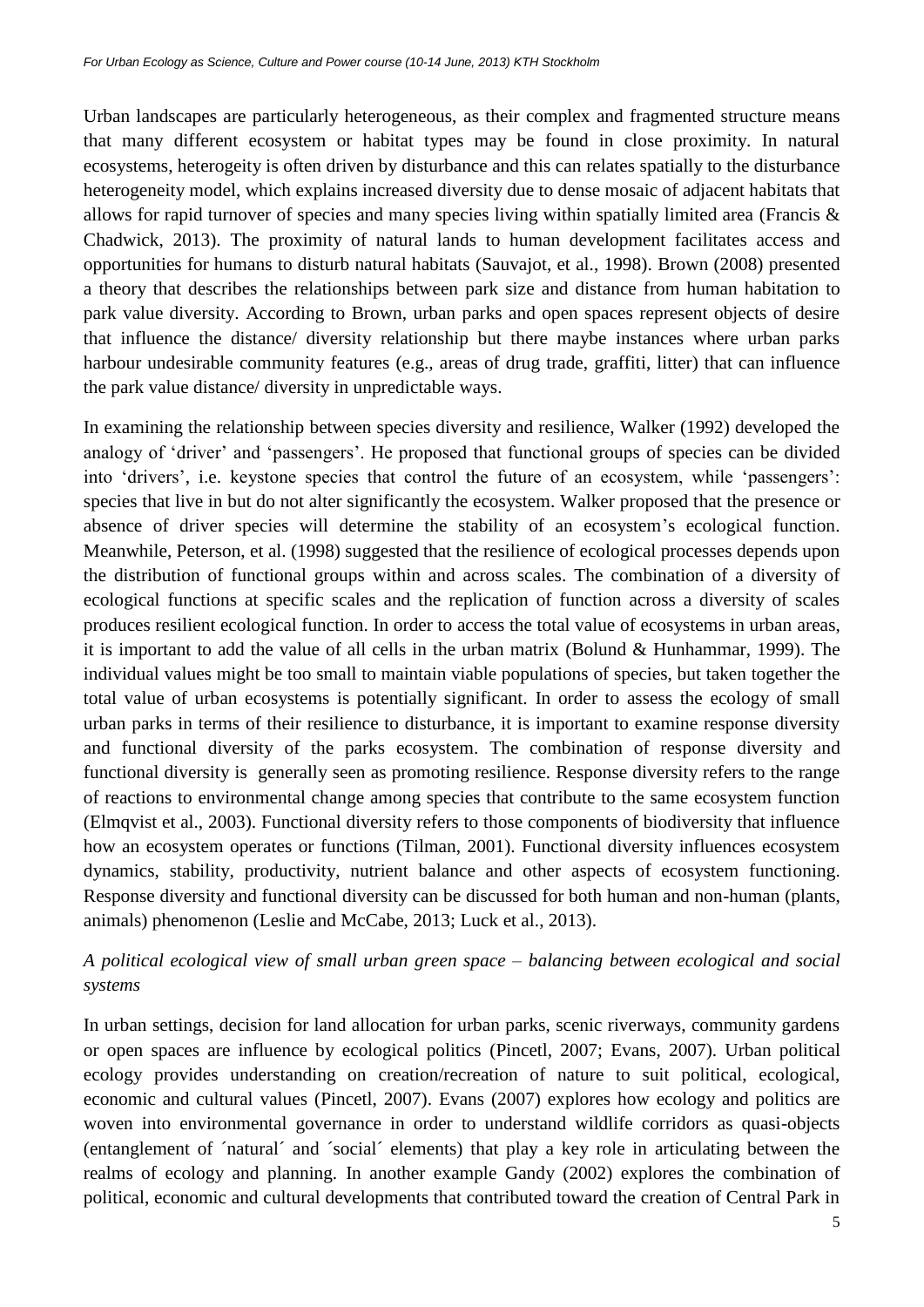Manhattan, New York by Frederick Law Olmsted. He traced how the park has emerged as a focal point for a myriad of debates and controversies in the field or urban planning. Olmsted´s landscape vision, which combined political and aesthetic concerns in the creation of Central Park has contributed toward the advancement of democratic ideals and more refined conceptions of urban life. In the city of Berlin, Germany, issues of biodiversity protection have appeared on the political agendas since the 1970s. Lachmund (2013) uses the example of Berlin to describe how ecologists and naturalist created an ecological understanding of urban space on which later nature-conservation policy was based. Urban planning has been complemented by a systematic policy of ´biotope protection´ for the Species Protection Programme. Lachmund's study shows the mutual formation of science, politics and nature in an urban context, implying e.g. that ecological aspects cannot be seen seperately from their social and political context.

Governance and management of urban green space and the ecosystem services they provide faces several challenges. Management of small urban parks can influence the diversity and complexity of the park's ecology because their small size limits the number of wildlife species to generalist and edge species (Francis & Chadwick, 2013), but management for these species can provide more suitable habitat. This has been discussed by Ernstson, et al. (2010) concerning scale mismatches in governing urban green spaces in Stockholm. Management of urban green space in Stockholm is most frequently organised by the municipalities. However, these municipalities classified local green area such as allotment gardens, golf courses, and private home gardens as ´developed land´ and did not always recognise as the role of green areas in sustaining landscape ecological processes. This situation created scale mismatches because the municipalities ignored the role of local green areas in sustaining species diversity in higher level governance processes.

Managing small and other urban green spaces requires a comprehensive framework and guidelines. In Malaysia, every municipality has a guideline for urban greening. For example, Petaling Jaya City Council (PJCC) has a vision to recreate nature in the city to provide a comfortable, healthy and quality living environment. Their target is to have more than 500,000 trees in the city, which means at least one tree per resident. Currently, Petaling Jaya has a total of 355 hectare of open space with 150,000 trees. The council also wants to create wildlife habitat in the city to improve the urban ecosystem. In line with this, retention ponds under its care have been enhanced with more greenery to attract wildlife and for recreational purposes. However due to the irresponsible attitude of some people, the lake water has been polluted and needs to be cleaned, which is costly. There was a case in 2009 whereby three tonnes of dead fish was found in Kelana Jaya lake. The council couldn't identify the source of pollution as the lake is connected to the drainage system. Apart from that, the activities of park visitor also influence the lake condition. It is common to have people bringing their fishing equipment to the lake, netting some big fish resulted in disturbing the lake bed and churning up plant matter which causes turbidity

Urban parks are not only viewed as spaces where a spectrum of recreational and leisure activites can be pursued, from active to passive, but they are also seen as places that by design or happenstance can provide us with unique natural environment. Thus, one of greatest challenges to urban park planners, landscape architects, and managers is to balance the tension between providing for the diverse uses and values of parks space, preserving and enhancing the unique qualities of environment. Urban ecology as an integrated science has emerged in understanding primarily the biological and physical features, as well as biochemical cycles, of urban parks.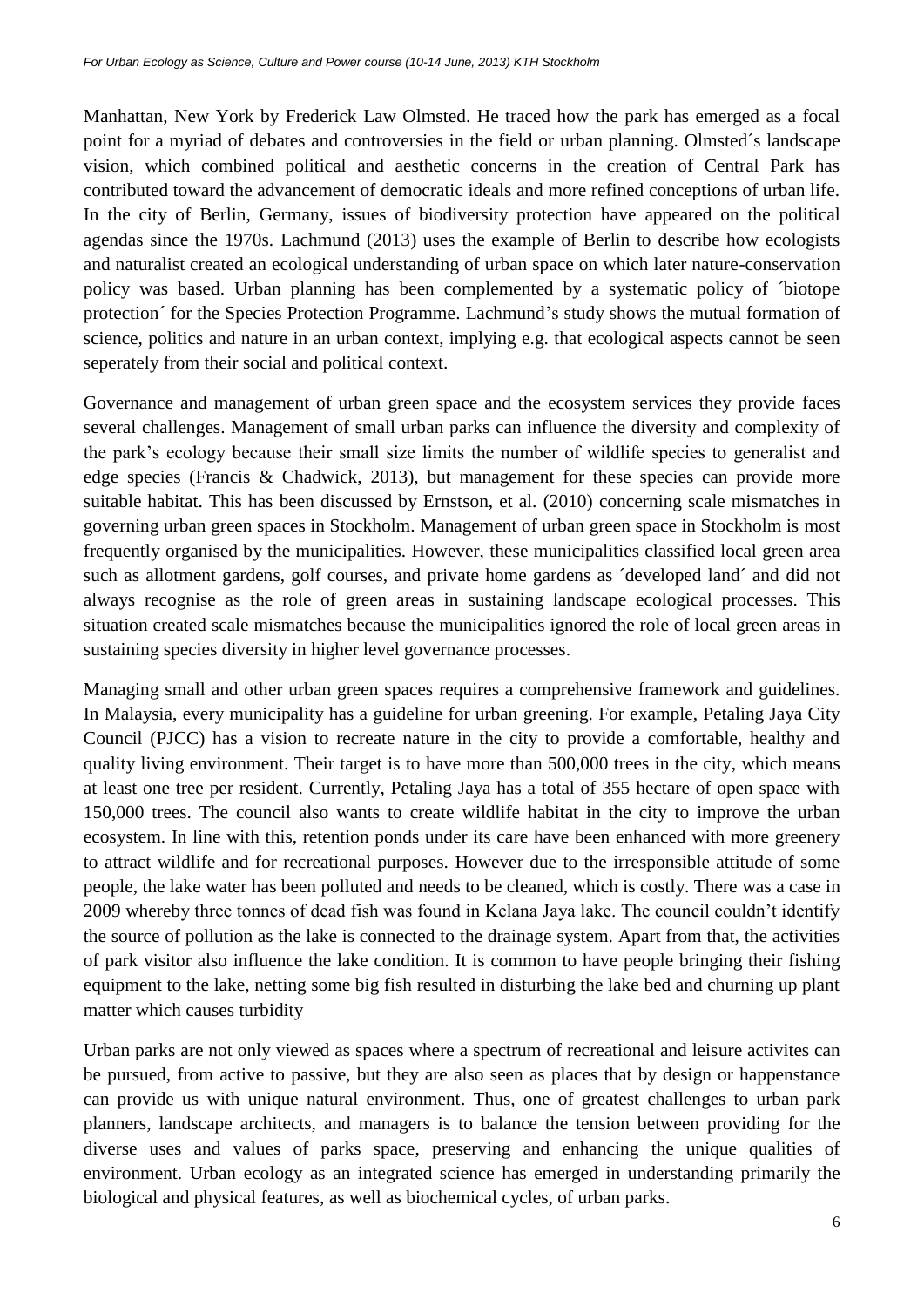In the application of ecological resilience concept to urban parks, *human-related* activities are often seen as disturbances, which conflicts with the purpose of designing and managing parks primarily for people to recreate and enjoy nature in urban settings. How can this conflict between ecological and social systems and interests be dealt? Both social and ecological aspects in urban parks are important, and there are many examples of a high quality of urban nature also increasing the quality of the area for urban citizens, while also directly affecting the behaviour of people in using parks. Through strategic environmental education and public awareness raising on the importance of biodiversity and species richness in urban parks, people can be made aware of their positive and negative roles in shaping the environment and its impact on other species. Thus there is a need for a more comprehensive framework for identifying, enhancing, managing and monitoring of small urban parks. This framework should e.g. explore potential biodiversity and species richness in each urban green space, but also link this to social demands, people's perceptions, and learning.

#### *Application of a social-ecological approach to small urban parks*

It is increasingly important to design, establish and manage small urban parks that can serve as a place for people to rest and restore, socialise and experience nature. The integration of landscape ecological research with social science, combining these as a base for landscape architectural, planning and management practice provides a rich opportunity for understanding the implications of future landscape change. With an appropriate design and adequate management practices, even for small green spaces the negative consequences of intensive urban development can be reduced, even in industrialising countries where most of future population growth will occur. Assessing and enhancing the resilience of small urban park ecosystems requires understanding of how interactions between human and ecological processes affect the resilience of inherently unstable equilibrium points between the natural attractor and the sprawl attractor. Small urban parks must be designed for ecological, biological and socio-cultural diversity. The social-ecological system approach offers potential in improving linkages of cultural and biological diversity in urban settings (Berkes, et al., 2003; Colding & Barthel, 2013). Thus, by adapting a social-ecological system approach, it can lead to a more thorough understanding of human-environment interactions, and the conflicts between human and nature could be consider, assess and manage (Ban, et al., 2013). In management of urban green spaces, more efforts needs to be put into monitoring, evaluation and developing models of both the social and ecological dimensions.

Urban green spaces represent arenas for management and development of interlinked biocultural diversity, environmental and ecological learning, and learning related to social organisation, the politics of urban space, social intrepreneurship, as well as positive place making, community empowerment, restorative environments, and fostering of democratic values (Colding & Barthel, 2013). The role of cultural diversity in maintaining resilience has not yet clearly defined, but it seem established now that there are important links between cultural diversity that impacts e.g. perceptions, use, design and management of urban green spaces and variation in green space character, habitats and species composition (Berkes, et al., 2003; Colding & Barthel, 2013). There are many example of adaptation of a social-ecological approach in designing, managing and monitoring of urban green spaces. Hunter (2011) promotes ´designed experiments´ wherein designers create a product that balances ecological, aesthetic, and urban functional goals to guide urban planting design. She claimes that this is an ideal approach for evaluating the ability of the adaptation strategy to support resilience of ecosystems impacted by climate change. Forsyth and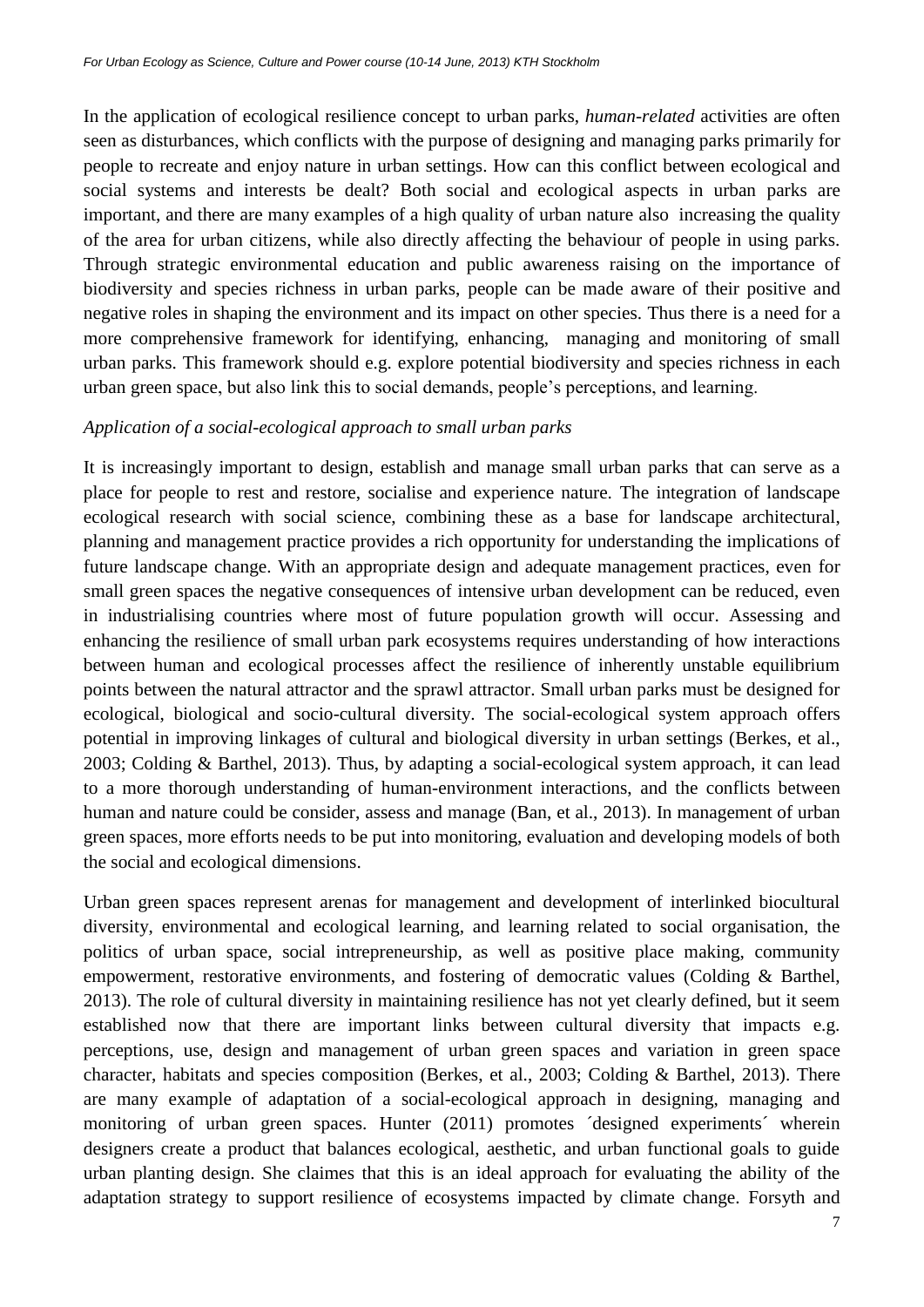Musacchio (2005) promote an ecologically-based management approach for small urban parks. The size of small parks may result in intensive use by people and requires intensive (and expensive) maintenance. Therefore, turning some of the parks in a wilder state with lower maintenance planting designs should be considered. The selection of plants appropriate to the site conditions and careful planting are very important in terms of long-term survival. When establishing plants in urban parks, it is crucial to create a good growing environment. In another study, Lundberg et al., (2008) suggested the *mobile link* concept towards prevention of ecosystem degradation and biodiversity loss in increasingly fragmented landscapes. Their study on the Eurasian Jay bird (*Garrulus glandarius*), a mobile link species that importance for the oak regeneration in an urban landscape indicated that the continous seed-dispersal by the bird will ensure the availability of the oak tree in future. A mobile link species provides and supports essential ecosystem processes by connecting patches and linking the disturbed site to undisturbed source areas. The mobile link concept can also help link between different scale levels of management, uniting managers around a common goal and thus act as a catalyst for improved regional management. At city scale, the concept of green infrastructure has been widely used to upgrade urban green space into coherent and integrative urban planning. Green infrastructure can comprise of all natural, semi-natural and multifunctional ecological systems at all spatial scales. The green infrastructure framework uses an integrated approach to landscape management and development, assessing the value of investment through a combined ecological, social and economic approach. Thus, it explicitly links social and ecological systems.

## **Conclusions**

In achieving urban sustainability, the resilience approach will allow urban planners, designers and decision-makers to learn and adapt to the inevitable failures of urban management actions, as well as to improve the integration of ecology, urban planning and design. It offers a foundation for collaborative work between designers and ecologist to expand the understanding of urban ecosystem processes and performance. The approach is also valuable for managing small urban parks, in terms of enhancing their ability to absorb and respond to disturbances. Small urban parks can make important contributions to urban biodiversity and to a range of ecosystem services. The value of biodiversity for people living in urban area has become more widely appreciated. Small urban parks do not only provide settings for restoration, but also for social and physical health (Nordh & Østby, 2013). Therefore is it important to evaluate the ecological potential and constraints of these parks in order to support planning and urban nature conservation. It is important to recognise the specific role and importance of small urban parks, e.g. within a green infrastructure approach. Moreover, a socioecological approach to small urban parks and to the conceptualisation and implementation of the resilience approach will ensure the required linking of ecological, social and cultural aspects.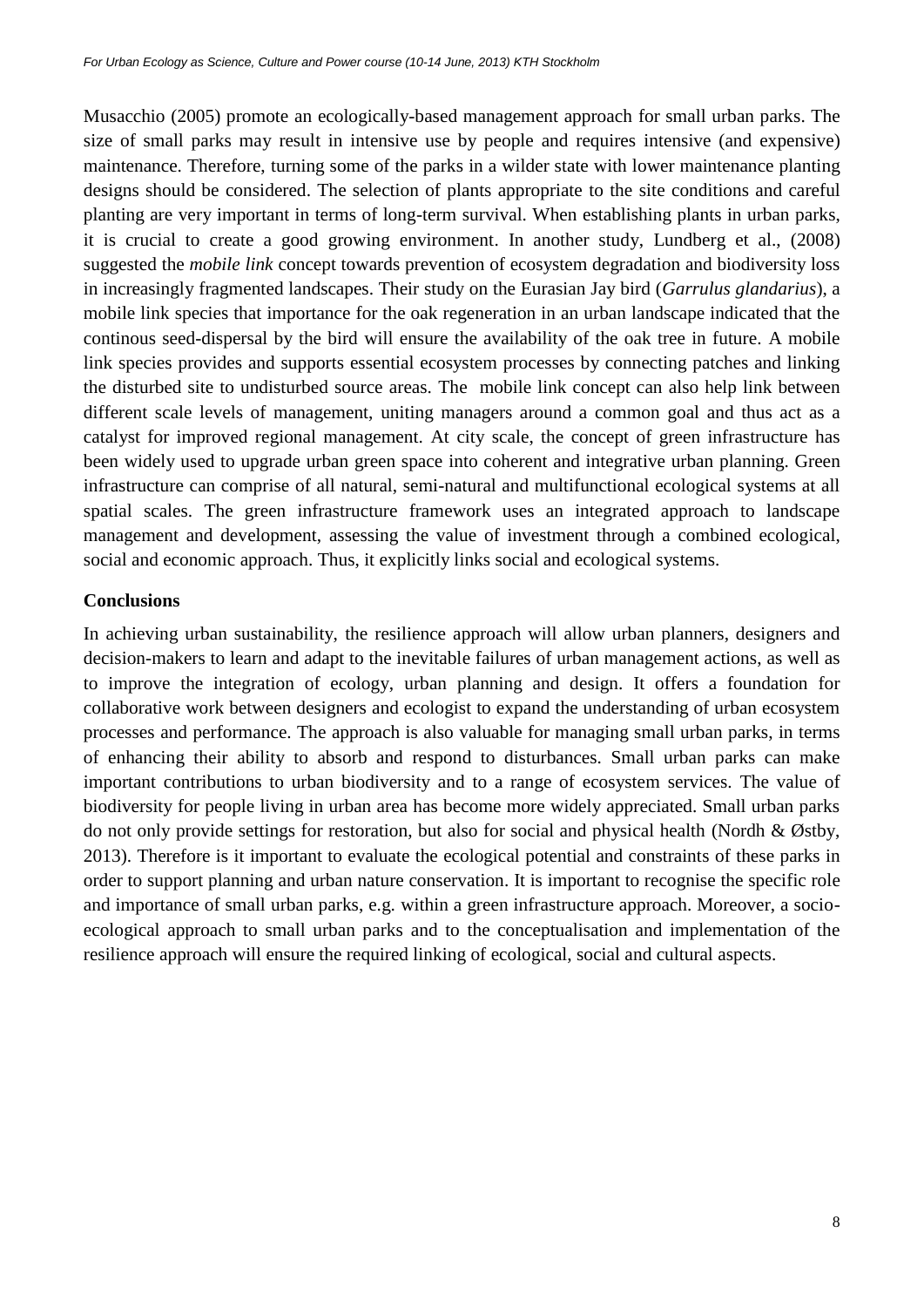### **References**

Ban, N. C. et al., 2013. A social-ecological approach to conservation planning: embedding social considerations. *Front Ecol Environ,* 11(4), pp. 194-202.

Berkes, F., Colding, J. & Folke, C., 2003. *Navigating Social-Ecological Systems: Building Resilience for Complexity and Change.* New York: Cambridge University Press.

Bolund, P. & Hunhammar, S., 1999. Ecosystem services in urban areas. *Ecological Economics,* Volume 29, pp. 293-301.

Brand, F. S. & Jax, K., 2007. Focusing the Meaning(s) of Resilience: Resilience as a Descriptive Concept and a Boundary Object. *Ecology and Society,* 12(1).

Brown, G., 2008. A Theory of Urban Park Geography. *Journal of Leisure Research,* 40(4), pp. 589-607.

Chiesura, A., 2004. The role of urban parks for the sustainable city. *Landscape and Urban Planning,* Volume 68, p. 129–138.

Colding, J., 2007. 'Ecological land-use complementation' for building resilience in urban ecosystems. *Landscape and Urban Planning,* Volume 81, pp. 46-55.

Colding, J. & Barthel, S., 2013. The potential of 'Urban Green Commons' in the resilience building of cities. *Ecological Economics,* Volume 86, pp. 156-166.

Douglas, I., Goode, D., Houck, M. C. & Wang, R., 2011. *The Routledge Handbook of Urban Ecology.* USA: Routledge.

Elmqvist, T. et al., 2003. Response diversity, ecosystem change, and resilience. *Frontiers in Ecology and the Environment,* 1(9), pp. 488-494.

Ernstson, H., Barthel, S., Andersson, E. & Borgstrom, S. T., 2010. Research, part of a Special Feature on Social Network Analysis in Natural Resource Governance: Scale-Crossing Brokers and Network Governance of Urban Ecosystem Services: The Case of Stockholm. *Ecology and Society,* 15(4).

Evans, J. P., 2007. Wildlife Corridors: An Urban Political Ecology. *Local Environment,* 12(2), pp. 129-152.

Forman , R. T., 1995. *Land mosaics: The ecology of landscape and regions.* Cambridge: Cambridge University Press.

Forman, R. T., 1995. Some general principles of landscape and regional ecology. *Landscape Ecology 10 (3),*  pp. 133-142.

Forsyth, A. & Musacchio, L. R., 2005. *Designing Small Parks: A Manual for Addressing Social and Ecological Concerns.* Canada: John Wiley & Sons, Inc.

Francis, R. A. & Chadwick, M. A., 2013. *Urban Ecosystems: Understanding the Human Environment.* New York: Routledge.

Gandy, M., 2002. *Concrete and Clay: Reworking Nature in New York City.* London, England: The MIT Press.

Gaston, K. J., Quinn, R. M., Blackburn, T. M. & Eversham, B. C., 1998. Species-range size distributions in Britain. *Ecography 21,* pp. 361-370.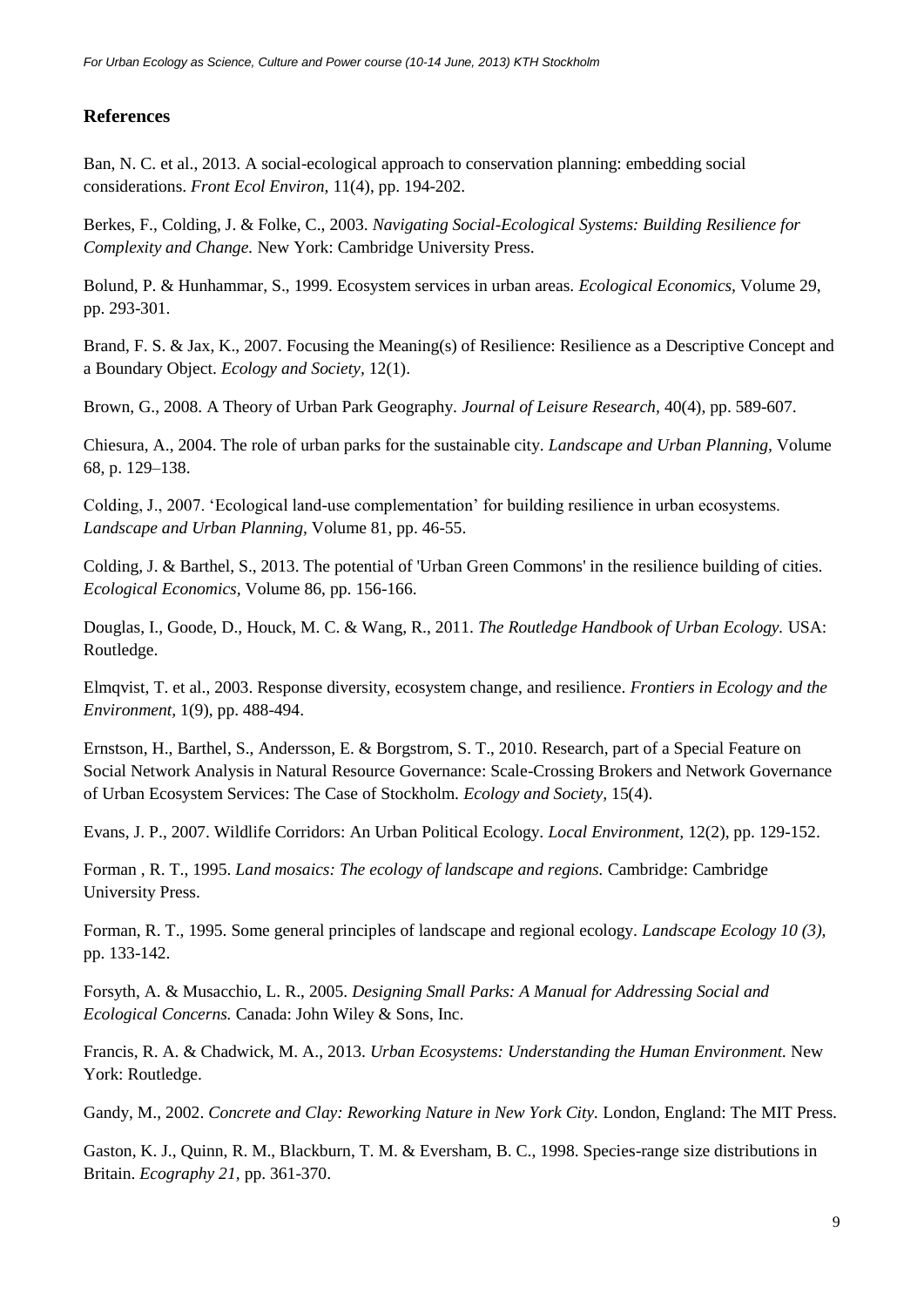Grimm, N. B. et al., 2008. Global Change and the Ecology of Cities. *SCIENCE,* Volume 319.

Gunderson, L. (2000). Ecological Resilience-In Theory and Application*. Annu. Rev. Ecol. Syst.* 31,425–39

Gunderson, L., Holling, C.S., Pritchard, L., and Peterson, G.D., (2002). *Resilience.* Encyclopedia of Global Environmental Change.

Hogsden, K. L. & Hutchinson, T. C., 2004. Butterfly assemblages along a human disturbance gradient in Ontario, Canada. *Can J Zool 82,* pp. 739-748.

Holling, C.S., 1996. Engineering resilience versus ecological resilience. *Engineering within ecological constraints*. National Academy, Washington, D.C., USA. pp 31-44.

Hunter, M., 2011. Emerging Landscapes, Using Ecological Theory to Guide Urban Planting Design:An adaptation strategy for climate change. *Landscape Journal 30,* pp. 2-11.

Konijnendijk, C. C., Annerstedt, M., Nielsen, A. B. & Maruthaveeran, S., 2013. *Benefits of Urban Parks: A systematic review,* s.l.: s.n.

Lachmund, J., 2013. *Greening Berlin: The Co-Production of Science, Poilitics, and Urban Nature.* Princeton: MIT Press.

Leslie, P., and McCabe, J.T., 2013. Response Diversity and Resilience in Social-Ecological Systems. *Current Anthropology.* 54(2).

Luck, G. W., Carter, A., and Smallbone, L., 2013. Changes in Bird Functional Diversity across Multiple Land Uses: Interpretations of Functional Redundancy Depend on Functional Group Identity. PLoS ONE 8(5): e63671. doi:10.1371/journal.pone.0063671.

Lundberg, J., Andersson, E., Cleary, G. & Elmqvist, T., 2008. Linkages beyond borders: targeting spatial processes in fragmented urban landscapes. *Landscape Ecol,* Volume 23, pp. 717-726.

Mahan, C. G. & O'Connell, T. J., 2005. Small Mammal Use of Suburban and Urban Parks in Central Pennsylvania. *Northeastern Naturalist,* 12(3), pp. 307-314.

McKinney, M. L., 2008. Effects of urbanization on species richness: A review of plants and animals. *Urban Ecosystem 11,* pp. 161-176.

Neilsen, A. B., van den Bosch, M., Maruthaveeran, S. & van den Bosch, C. K., 2013. Species richness in urban parks and its drivers: A review of empirical evidence. *Urban Ecosyst,* Issue DOI 10.1007/s11252-013- 0316-1.

Niemela, J. et al., 2011. *Urban Ecology: Patterns, Processes, and Applications.* New York: Oxford University Press.

Nordh, H., Alalouch, C., Hartig, T., 2011. Assessing restorative components of small urban parks using conjoint methodology. *Urban Forestry & Urban Greening.* 10

Nordh, H., Hartig, T., Hagerhall, C. M. & Fry, G., 2009. Components of small urban parks that predict the possibility for restoration. *Urban Forestry & Urban Greening,* Volume 8, pp. 225-235.

Nordh, H. & Østby, K., 2013. Pocket parks for people - A study of park design and use. *Urban Forestry & Urban Greening 12,* pp. 12-17.